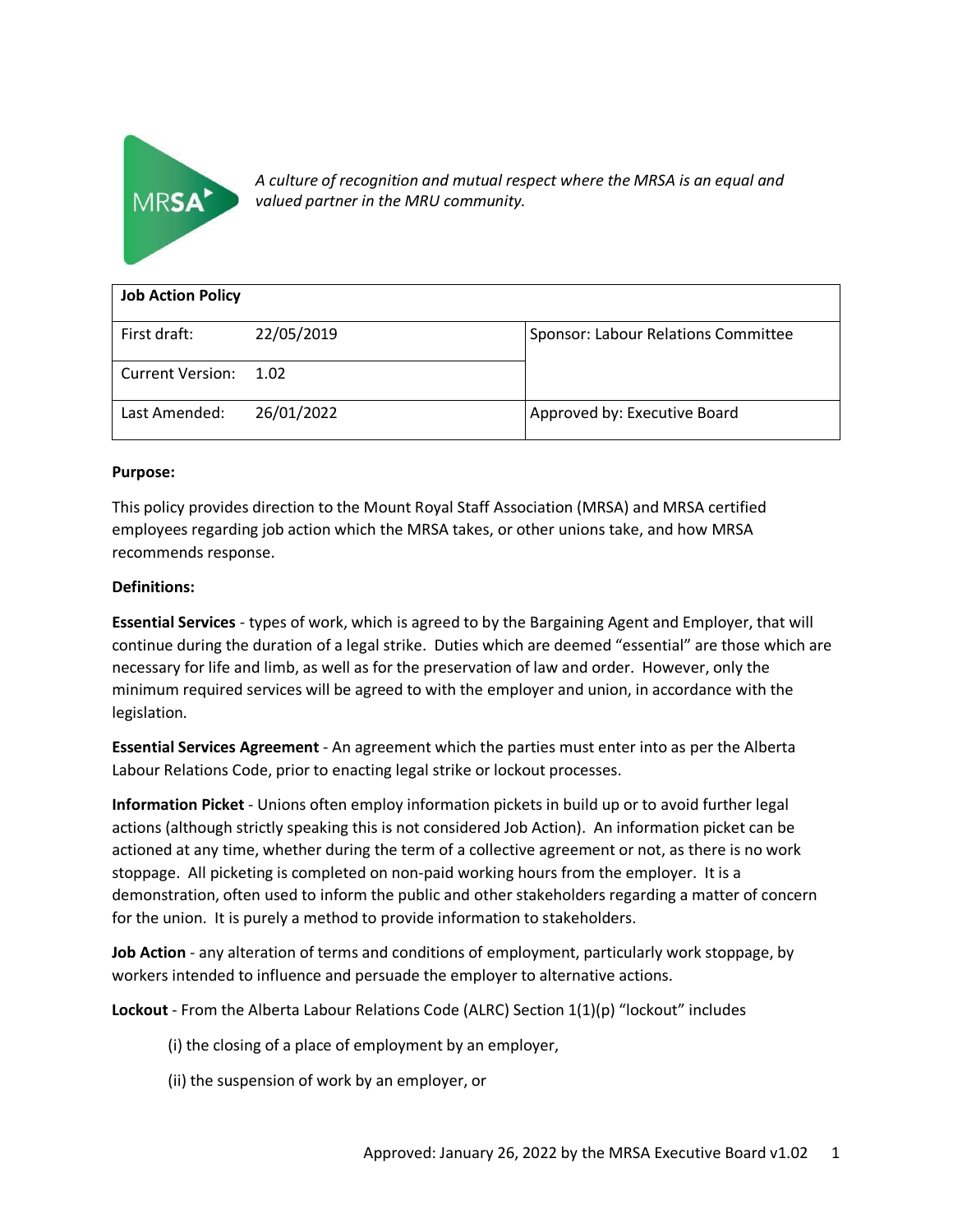(iii) a refusal by an employer to continue to employ employees, for the purpose of compelling the employer's employees, or to aid another employer in compelling the employees of that employer, to accept terms or conditions of employment. (ALRC)

**No Retaliation** - As per Section 89 of the Alberta Labour Relations Code, the University is not allowed to retaliate against staff if conducting legal job action. Once job action ends, employees are entitled to reinstatement before any other employee hired during the dispute.

**Picketing -** Action conducted by a labour union for the purpose of informing the public about a matter of concern to the union. Essentially groups of union members gather in public spaces near the entrance of the employer or other important locations to bring information to the public and other stakeholders. Picketing can occur under legal or illegal circumstances. MRSA only supports legally conducted picketing for MRSA employees.

## **Strike** - From the **Alberta Labour Relations Code Section** 1(1) (v) "strike" includes

- (i) a cessation of work,
- (ii) a refusal to work,

(iii) a refusal to continue to work, by 2 or more employees acting in combination or in concert or in accordance with a common understanding for the purpose of compelling their employer or an employers' organization to agree to terms or conditions of employment or to aid other employees to compel their employer or an employers' organization to accept terms or conditions of employment.

(3.1) Obstructing or impeding a person who wishes to cross a picket line from crossing the picket line is a wrongful act.

# *Strikes may be legally or illegally conducted. MRSA only supports legally conducted strikes of the MRSA employees.*

**Wildcat Strike** - An illegal work stoppage. All work stoppages, which do not have Alberta Labour Relations Board approval are considered illegal. This may be any reduction in regular job duties, of 2 or more persons. This may include - several people calling in sick in a coordinated fashion. The labour board has the ability to order an illegal strike cessation and apply penalties to the MRSA, regardless of if the Association was truly aware. In Alberta, threats by employees, the Association or other persons, of a work stoppage may also initiate penalties.

**Work to Rule** - A type of job action which may be legal or illegal, depending on how the process occurs and whether or not the employer disputes the action of the employee group. Work to rule by groups of employees may be considered illegal strike action if not performed following the legal strike process. Work to rule may also be a legal strike strategy which the union supports and recommends. Specifically, work to rule is the restriction of duties to regular hours of work alone, and to only necessary tasks as outlined in the employee's job description. Therefore, additional duties which may fall under the category of "other duties as required" normally are not within 'work to rule'. Teachers often institute 'work to rule' as a job action strategy as there are numerous duties in their job descriptions which their employers don't recognize and therefore the time is unpaid (e.g. marking and extracurricular activities with students).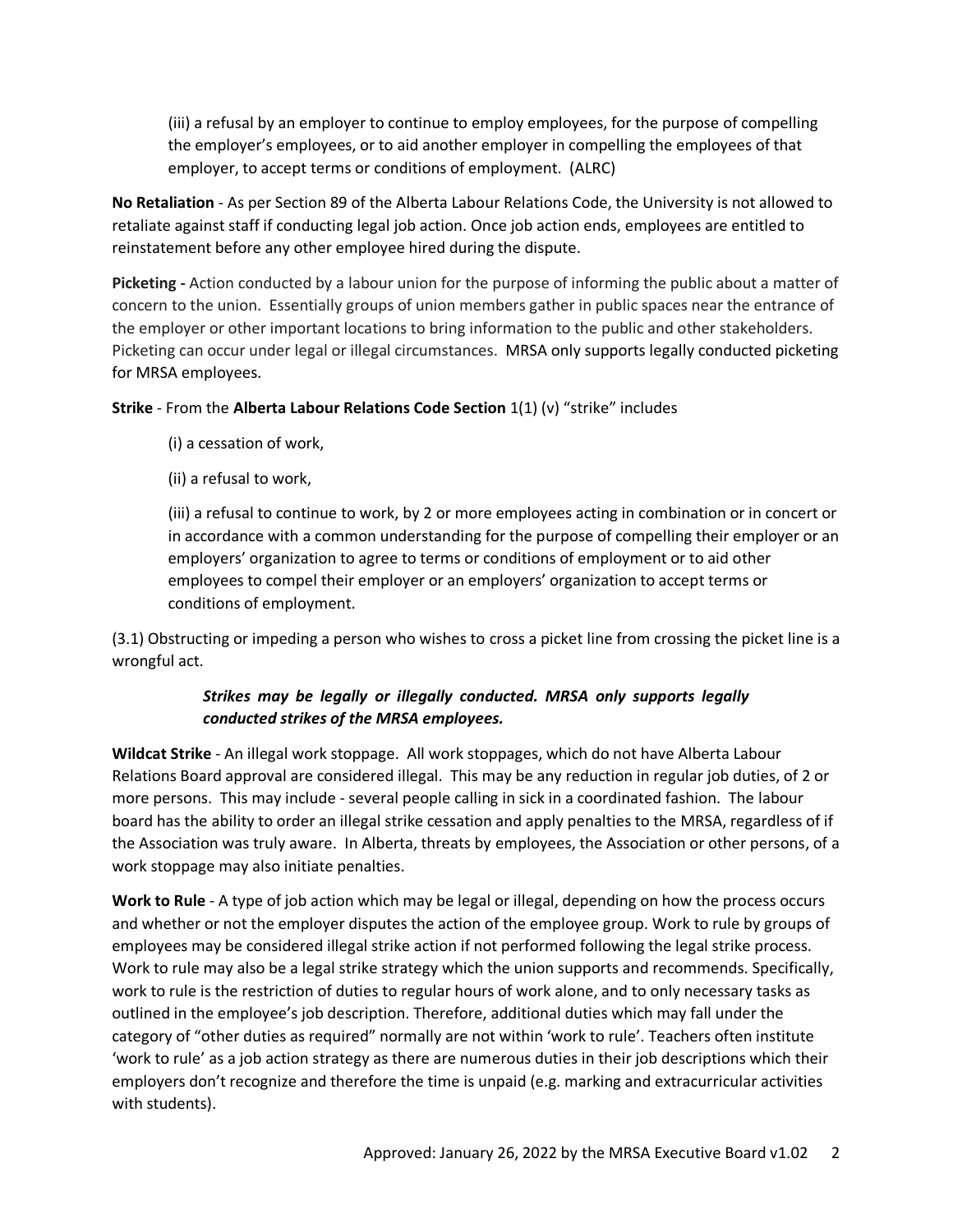## **A. Determination for Strike Vote**

Any strike would be thoughtfully considered to ensure that it is in the best interests of the majority of the bargaining unit, and would have a good potential of success. The MRSA Negotiations Committee, in consultation with the Executive, will review all potential legal recourse to reaching successful, beneficial collective agreement negotiation settlements. Through the negotiations process, the MRSA Negotiations Committee will only recommend legal strike when and if the Employer and Association have reached an impasse in negotiations, that mediation has failed, or if significant interests in the current negotiations process would reduce or limit the improvement to the majority of the membership the majority of the time. The MRSA will also take into account considerations regarding greater economic, political and general public interests.

## **B. Process for Legal Strike**

Legal strikes can only be initiated by a vote from the MRSA membership, passing with a simple majority of the voting participants during the collective bargaining process. These votes are supervised by the ALRB and may only take place after the Collective Agreement has expired and mediation has failed. There is a mandatory 14 day cooling off period that must be observed by both parties after a failed mediation before any legal strike can be voted into force. The vote has no required minimum participation of the bargaining unit employees however all certified employees have the right to vote. As per the Alberta Labour Relations Code, a simple majority (50%+1) is the minimum requirement for a bargaining unit to initiate a legal strike. A simple majority will likely not provide the required leverage to change the power dynamic at the bargaining table. A very strong majority is necessary for a strike to be effective. The MRSA Executive, in consultation with the negotiations committee will determine the appropriate strength of the vote to institute a strike.

Following a vote in favour of strike, there is also a 72-hour period where the union must serve notice to the employer to initiate strike.

For further details regarding a strike which is actually initiated, review the Strike Manual.

## **C. Another Union's Job Action**

Should other unions, either on site or otherwise, engage in **legal** job action the MRSA may review and consider actions to support other union's interests. Typically, this will mean that employees of MRSA may be encouraged to support the other union's action by *participating on the employee's own time.* MRSA does not support employees using employer paid working time to support another union's action. The MRSA also does not support MRSA certified employees taking tasks, duties or other functions of another bargaining unit employee's work. However, employees ought not to refuse the request of their employer but should report any duties which they have been instructed to complete, which are outside of their own job description, to the MRSA for further advice and support.

Should another union engage in **illegal** job action, or a wild cat strike, the MRSA strongly recommends careful review of any participation. The MRSA does not recommend participation in any illegal job action on your employer paid time.

The labour movement does, at times, view illegal job action as an appropriate response to an employer or potentially the government's actions. However, due to the significant risk to both the organization